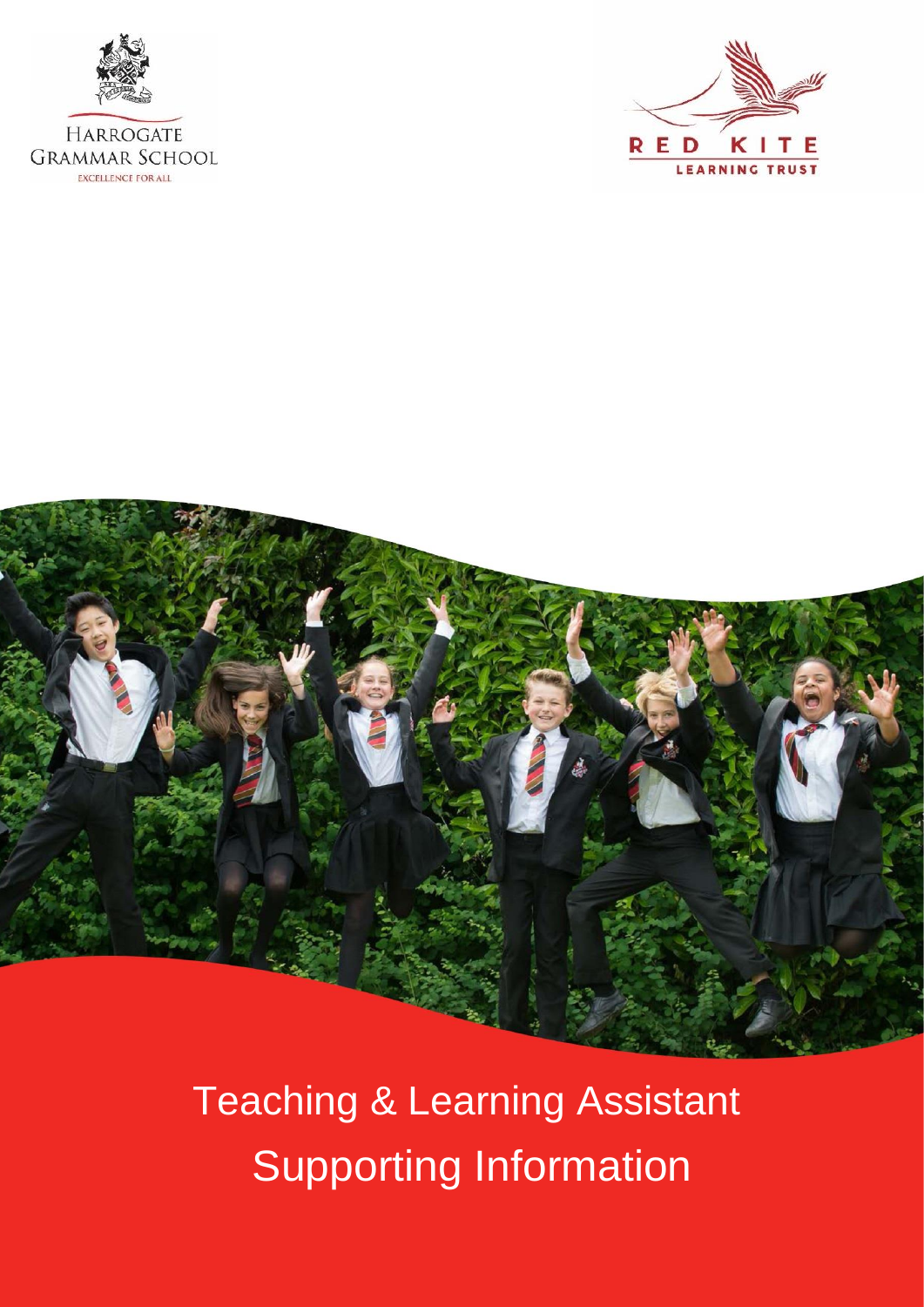### **Our School**

Harrogate Grammar School is a renowned state 11-18 mixed comprehensive school rich in history, dating back to 1903. With over 2000 students and 260 staff at our school, our reputation for excellence is widely recognised and we have an absolute commitment to ensuring that all our young people benefit from what the school has to offer. Every child really does matter and we work hard to encourage students to be the best that they can be.

We have a clear set of values and through living these on a daily basis, it makes our school a special place in which to learn.



In addition to our strong culture, we are committed to providing excellence through a curriculum – inside and outside of the classroom – that is both broad, balanced and well sequenced. A strong and effective partnership with parents underpins the work we do in school. Our absolute commitment to 'excellence for all' and our track record of impressive examination results at GCSE and A Level, makes us one of the highest performing comprehensive schools in the country.

High performing does not mean exclusive and we are very proud of the achievements of all our students, from those with complex needs on the SEN/D register to those that will be leaving us for top universities. We expect all staff to be committed to equality of opportunity and to be passionate about ensuring that at our school every child matters.

We want all our students to become kind, healthy, knowledgeable and productive individuals who go on and make a profound contribution to society. We are very proud of the outstanding progress our young people make from whatever their starting point.

Continued investment in the school site over recent years has provided us with some superb facilities whilst retaining the distinctive character and charm of our original buildings. Facilities include: a state-of-the-art multi-use lecture theatre/performance space, extensive playing fields including Astro-turf pitch, newly refurbished Science laboratory blocks and this year the start a school extension costing £1.6 million.

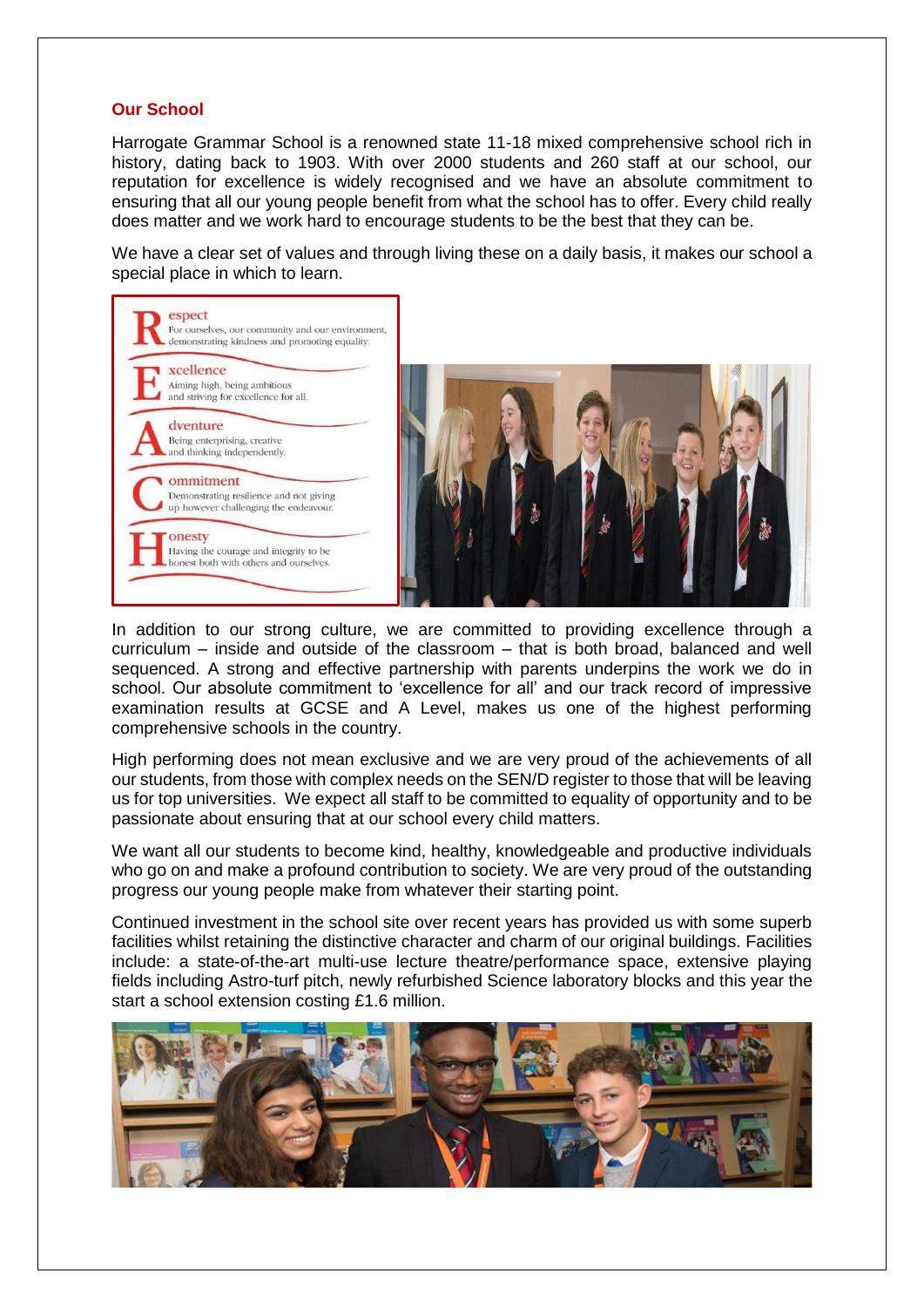# **The Vacancy, Teaching and Learning Assistant**

#### **Overview**

As a member of the Learning Support Faculty the Teaching and Learning Assistant will work directly with students under the direction of the class teacher or other staff assisting in the delivery of the national curriculum and other learning. They will work with both groups and individual students depending on the Teaching and Learning Assistant will support teaching and other staff by assisting in the delivery of the national curriculum and other learning processes, in direct contact with students. This will involve working with both groups and individual students depending on the planned learning or needs.

### **Learning Support Faculty**

The Learning Support Faculty is highly regarded. The Faculty Leader, who is also the Special Educational Needs Co-ordinator (SENCO), is responsible for ensuring that 'additional needs' are identified as early as possible so that appropriate assessment, advice and provision can be implemented without delay. The impact of any advice or intervention is carefully monitored and kept under review whilst the full involvement of young people and their families is at the heart of everything we do at every stage in the process. There is a diverse range of 'additional needs' found within the school.

The Faculty Leader is supported by a strong team of highly qualified specialist teachers and teaching and learning assistants (TLAs) whose experience and bespoke training enable them to deliver high quality and high impact support and intervention. This includes a behaviour specialist, trained counsellors, as well as specialists in dyslexia, dyspraxia and autistic spectrum condition. Every teaching assistant has a strong link with an academic faculty which allows them to develop expertise within subject areas. Also, TLAs are attached to pastoral year groups and are part of the House System, thereby ensuring that they are fully involved in all aspects of school life.

We work closely with our external professional partners from Education, Health and Social Care as well as consulting voluntary agencies and specialist charities such as the National Autistic Society. This collaborative, multi-agency approach ensures that our assessments, advice and interventions are well- informed by experts in each field.

There is a modern and welcoming Learning Support Base which consists of a suite of rooms, smaller tutorial areas and a specialist literacy area. At break and lunchtime we operate a 'safe haven', on a referral basis, for vulnerable students who may find unstructured time overwhelming or for those who need support with social interaction skills.

We are a vibrant, dynamic and forward-looking Faculty, committed to ensuring the success of our young people who have additional needs. Through carefully tailored and closely monitored provision, we aim to support and enhance the inspirational teaching and learning that is characteristic of the school in its quest to ensure 'excellence for all'.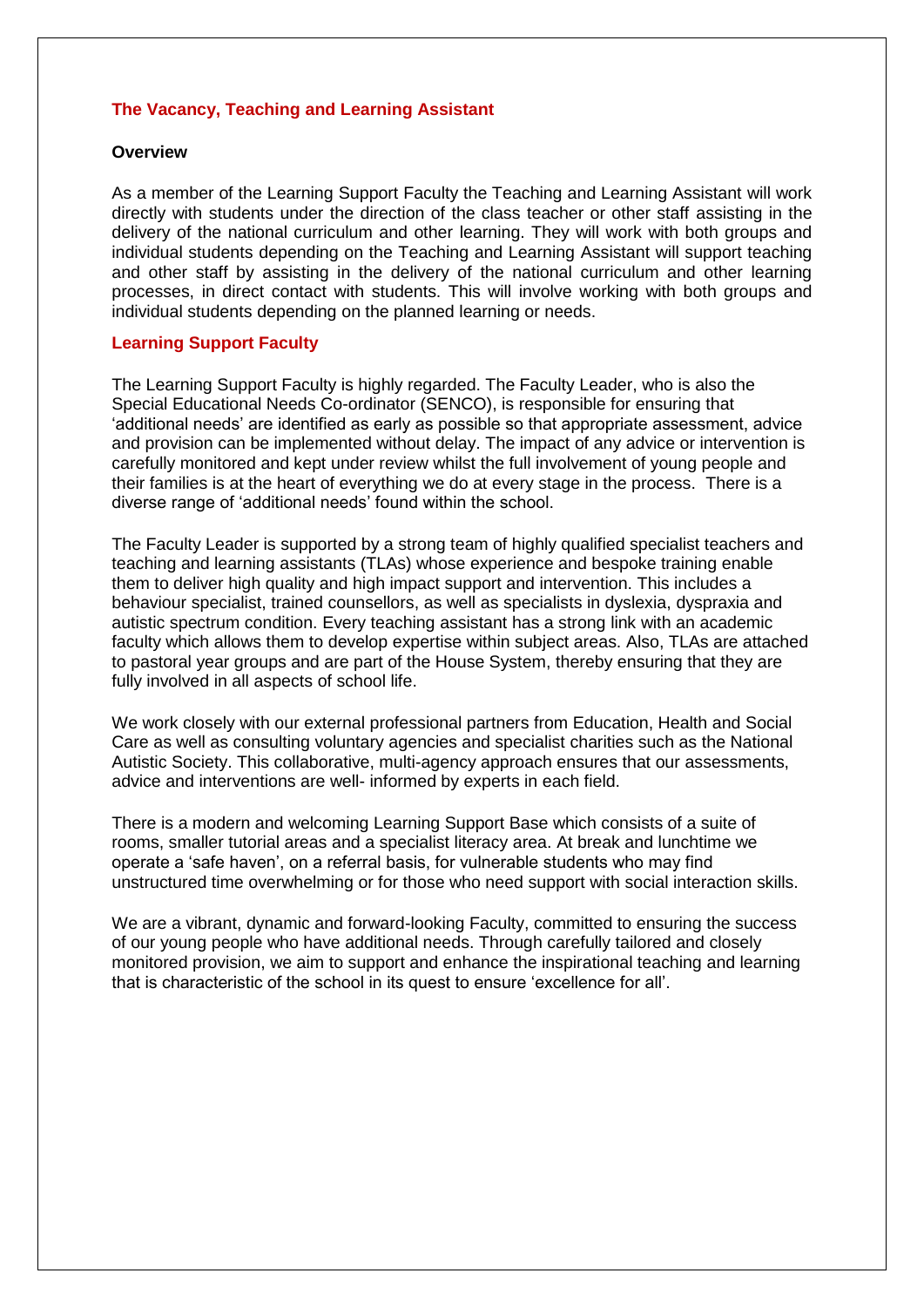#### **SEND**

Students with Special Educational Needs and/or disabilities (SEND) are highly valued at Harrogate Grammar School. Our aim is to empower our students and develop the confidence they need to create and manage a life of their choosing.

Research evidence tells us that young people with SEND do best in schools where expectations are high for all students. Our most recent tracking data illustrates that students at HGS who have SEND make excellent progress and achieve above expected levels at GCSE and A Level but there is no room for complacency. We constantly strive to do more to strengthen our capacity to respond to an increasingly diverse range of individual learning needs and to close the attainment gap.

The school is committed to the early identification of special educational needs so that action can be taken as quickly as possible. Support is based on a careful evaluation of individual need and our strategy is to develop breadth in provision that involves varied approaches to address pupils' specific needs.

Whilst the Co-ordinator of Learning Support is responsible for planning the range, type and intensity of actions that are taken to meet a child's needs, close partnership with parents is central to the process. The views and wishes of the student are taken into account wherever possible, depending on his/her age, maturity and understanding, and all provision is kept under regular review.

For most students, extra help will be provided within the classroom, managed by the subject teacher but drawing on information and advice provided by the Learning Support team. Our specialist teachers and highly qualified teaching and learning assistants are dedicated to working closely with subject teachers to unlock the potential of our most vulnerable learners.

Timetabled support is flexible to respond to the changing needs of individuals and groups of students and the majority of support offered is in class to enable students to continue to learn alongside their peers. Where extra help involves spending some time outside the ordinary classroom, it will still be in the context of the inclusive curriculum.

There is a learning support dimension to every aspect of school life and it is very important to us as a school to ensure that students with SEND are considered at every point in our planning.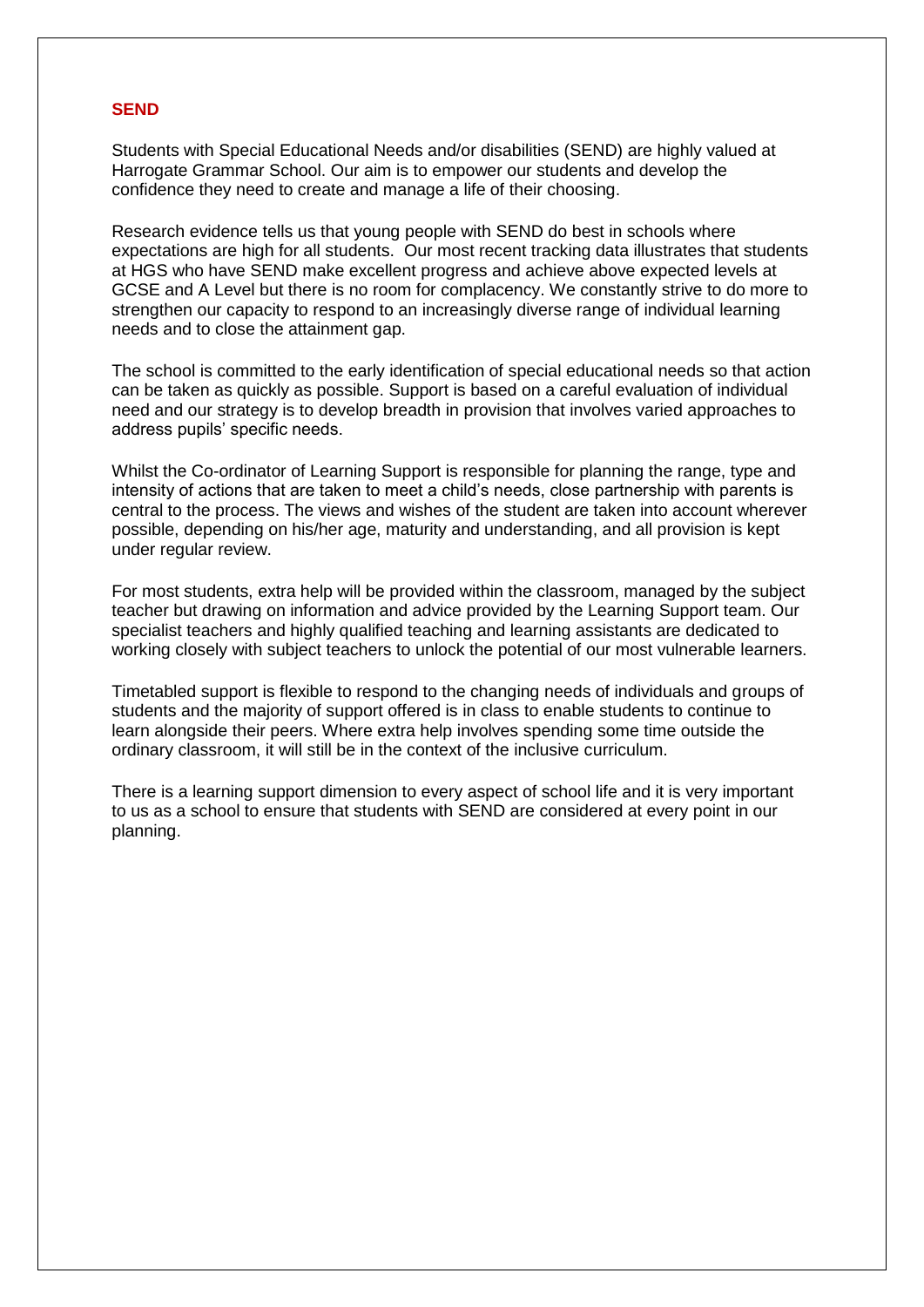# **Our Red Kite Learning Trust**



As founding members of the Red Kite Learning Trust, the Trust provides a supportive structure for individual schools to work in partnership to share administrative functions, to gain economics of scale in purchasing and operational functions, and most importantly to help ensure all young people can achieve success.

The Trust was formed in 2015 with Harrogate Grammar School being one of the three founding schools; the others being Oatlands Junior School and Western Primary School in Harrogate. The aim is to work together to ensure Excellence for All. From 2016 - 2018, the Trust has welcomed more schools: in Harrogate, Rossett Acre Primary School and Coppice Valley Primary, and in Leeds: Crawshaw Academy, Temple Moor High School, Austhorpe Primary, Colton Primary, Whitkirk Primary, Templenewsam Halton, Temple Learning Academy and Meadowfield Primary.

We are seeing the benefits for young people by working more closely together, collaborating, gaining insight and expertise and sharing the specialist skills and knowledge at our school.

The success of our schools is dependent on the quality, talent and commitment of our staff, which is why we strive to recruit the people who share our values and vision.



#### **Red Kite Alliance**

The Red Kite Alliance is a partnership of secondary, special and primary schools, collaborating to help each other improve the outcomes for young people and ensuring all our young people have the opportunity to achieve their potential. This school-led approach

brings benefits to all the schools involved and helps Harrogate Grammar School continue to develop and improve. Our students benefit from the Alliance's work as it impacts directly on the quality of teaching they receive.

As a Teaching School, we have a lead role in the Alliance and work with other schools to train and develop new teachers. Our Teaching School helps us to keep pace with national developments and places us at the very forefront of teaching practice. We deliver outstanding training for school staff within the Alliance, at every stage of their careers, including a full range of school leadership development opportunities.

Click here to read about our Teaching Hub status: [Teaching Hub.](https://www.harrogategrammar.co.uk/news/dfe-selects-hgs-to-become-teaching-school-hub/)

# **Regional Maths and Computing Hubs**

The work of our Teaching School has been further enhanced and extended with the addition of our Maths Hub, covering the Yorkshire Ridings region. The Hub is one of only 37 designated nationally. Harrogate Grammar School has also successfully been awarded official Computing Hub status, covering North Yorkshire, Leeds and Wakefield. Both Hubs have the aim of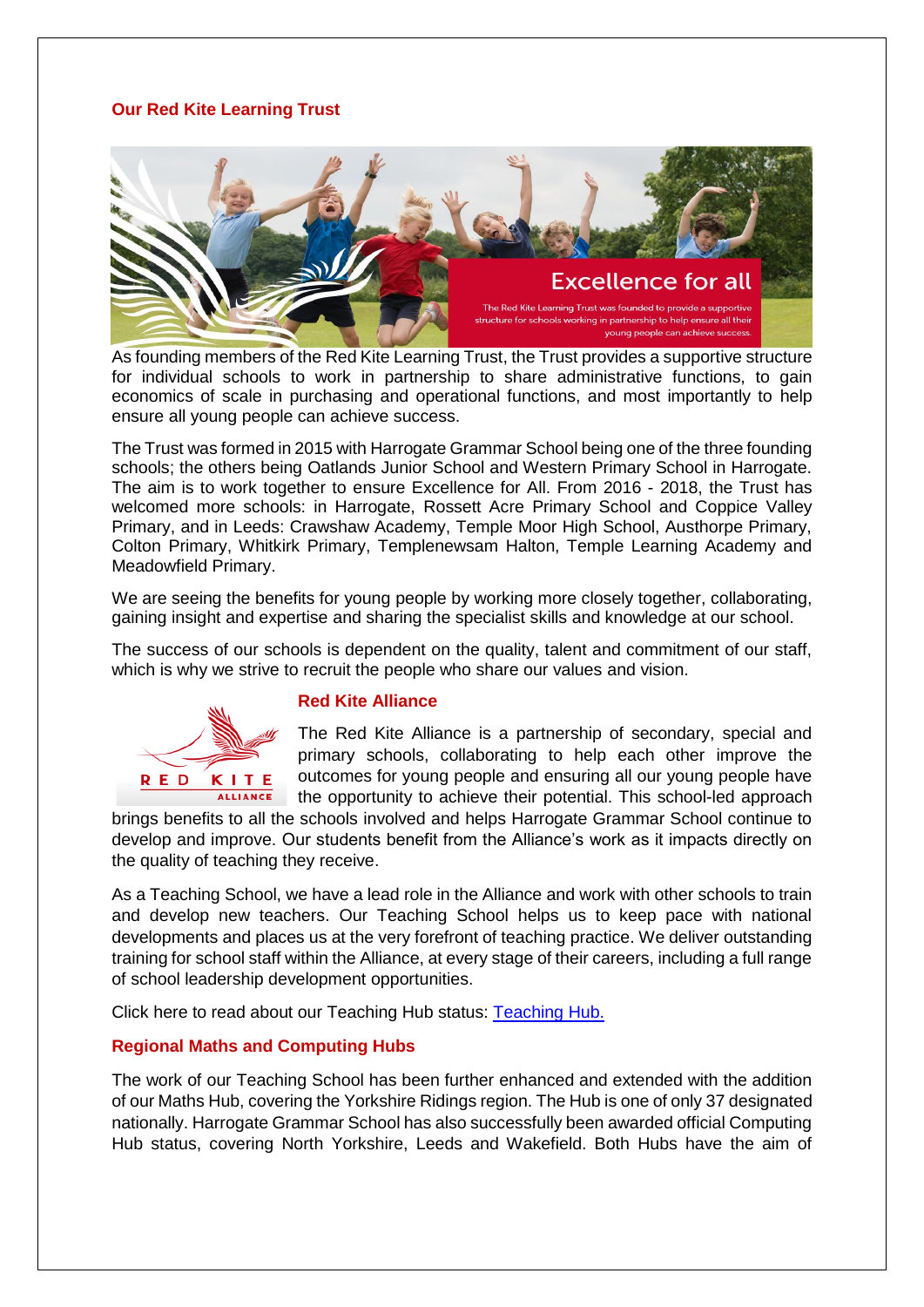developing and spreading excellent practice for the benefit of all students in primary and secondary schools.

# **Red Kite Teacher Training**

Red Kite Teacher training offers school-based routes into teaching through a large partnership of primary, secondary and special schools based in and around Harrogate, Leeds and Skipton. We work with the University of Leeds also as a strategic partner, supporting our initial teacher training provision. Based at Harrogate Grammar School is School Centred Initial Teacher Training (SCITT) who annually have c. 120 primary and secondary trainees. SCITT is only one of the several different routes into teaching that we offer. We offer also an Assessment Only route for professionals already employed in a school and are a Regional Training Centre for the Future Teaching Scholars programme, a new and exciting route in to teaching for those entering their first year at University.

# **Further Information**

For further information, please visit the following websites:

[http://www.harrogategrammar.co.uk](http://www.harrogategrammar.co.uk/) <http://www.rklt.co.uk/> [http://www.redkitealliance.co.uk](http://www.redkitealliance.co.uk/) [http://www.redkiteteachertraining.co.uk](http://www.redkiteteachertraining.co.uk/) [http://www.yorkshireridingsmathshub.co.uk](http://www.yorkshireridingsmathshub.co.uk/)

---------------------------------------------------------------------------------------------------------------------------

The Post Specification on the following pages describes the expectations for the role.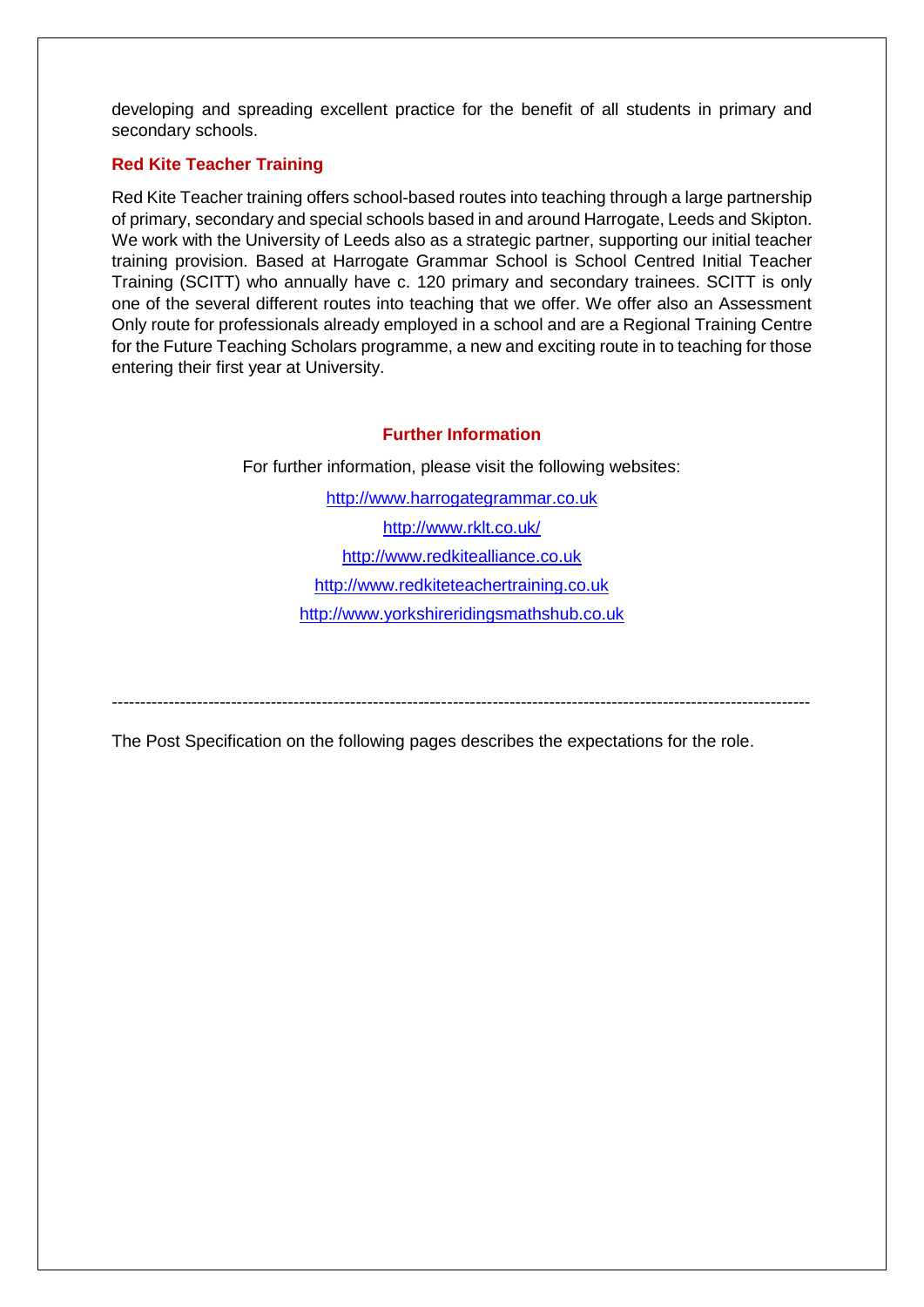

**Harrogate Grammar School, as part of the Red Kite Learning Trust, is committed to safeguarding and promoting the welfare of students and expects all staff and volunteers to share this commitment.**

| <b>Post Title:</b>     | <b>Teaching &amp; Learning Assistant</b>                                    |
|------------------------|-----------------------------------------------------------------------------|
| <b>Salary Grade:</b>   | Band 5 £19,264 FTE<br>Pro-rata £14,332 actual based on 32.33 hours per week |
| <b>Contract Type:</b>  | <b>Permanent</b>                                                            |
| <b>Working Hours:</b>  | 32.33 hours per week, term time + training days                             |
| <b>Responsible to:</b> | <b>Faculty Leader Learning Support</b>                                      |

# **General Description**:

To support teaching and other staff in assisting the delivery of the national curriculum and other learning processes, in direct contact with students. The role will involve working with both groups and individual students under the direction of the class teacher and other appropriate staff.

#### **Special Conditions of Service**

No smoking policy, including e-cigarettes and vapour Requirement to occasionally work outside of school hours and off school premises a required by the school.

|     | <b>Duties</b>                                                                                                                                                                               |
|-----|---------------------------------------------------------------------------------------------------------------------------------------------------------------------------------------------|
| 1.1 | Providing, with appropriate guidance and supervision limits, educational,<br>emotional and physical support to students                                                                     |
| 1.2 | Providing feedback, as requested, to teachers or other appropriate person to<br>support the planning and evaluation of the learning process in respect of groups<br>and individual students |
| 1.3 | Supervision of groups and individual students as required                                                                                                                                   |
| 1.4 | To promote the inclusion and acceptance of all students within the classroom<br>and in a withdrawal setting                                                                                 |
| 1.5 | Assist students to reintegrate back into mainstream lessons through close liaison<br>with subject teachers                                                                                  |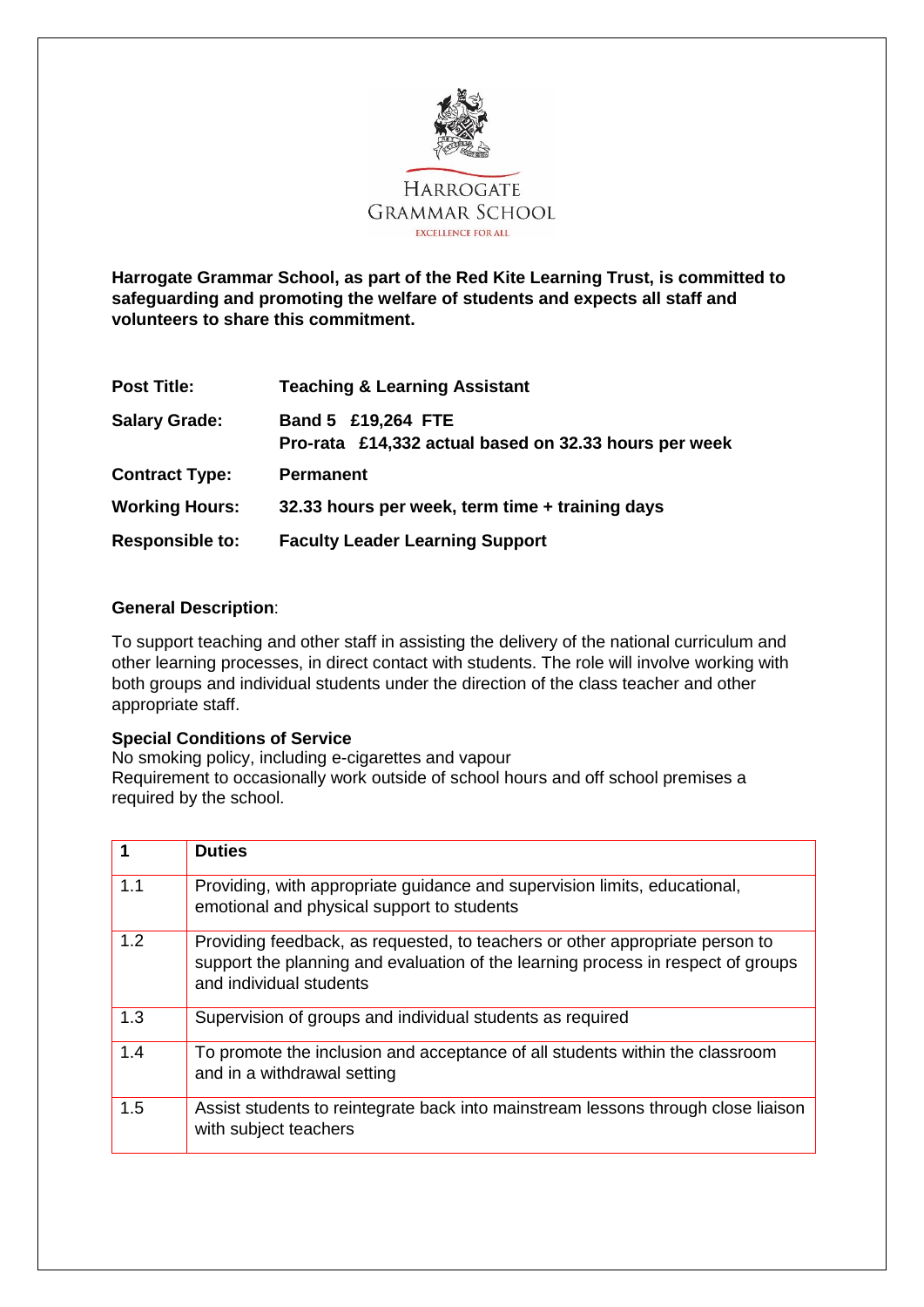| 1.6  | To support students consistently whilst recognising and responding to their<br>individual needs                                                                                                       |
|------|-------------------------------------------------------------------------------------------------------------------------------------------------------------------------------------------------------|
| 1.7  | To work with colleagues to establish an appropriate learning environment                                                                                                                              |
| 1.8  | To encourage students to interact and work co-operatively with others and<br>engage all students in activities                                                                                        |
| 1.9  | Enable student learning via bespoke work, care and support programmes<br>established through the guidance of the Faculty Leader who oversees alternative<br>provision                                 |
| 1.10 | Assist in the implementation of appropriate behaviour management strategies, in<br>particular working within the school's Positive Achievement Policy                                                 |
| 1.11 | Ensure SMART targets are developed to track student progress                                                                                                                                          |
| 1.12 | To establish productive working relationships with students, acting as a role<br>model and setting high expectations                                                                                  |
| 1.13 | Where appropriate, to liaise sensitively and effectively with parents/carers within<br>your role/responsibility and participate in feedback sessions/meetings with<br>parents                         |
| 1.14 | Liaise closely with pastoral staff including form tutors and year managers                                                                                                                            |
| 1.15 | Work closely with the wider team of teaching and learning assistants                                                                                                                                  |
| 1.16 | Assisting with supervision over some break times                                                                                                                                                      |
| 1.17 | Preparation of materials and resources to be used to improve outcomes for<br>students, including clerical duties                                                                                      |
| 1.18 | Participate in relevant training as appropriate, including attendance at Faculty<br>Meetings and other development opportunities                                                                      |
| 1.19 | To be aware and comply with policies and procedures relating to child protection,<br>health, safety and security, confidentiality and data protection, reporting<br>concerns to an appropriate person |
| 1.20 | To be aware of and support differences and ensure all students have equal<br>access to opportunities to learn and develop                                                                             |
| 1.21 | Use a range of assessment tools to set a baseline for developing social and<br>emotional skills of students                                                                                           |
| 1.22 | Use the school's SEMH framework 'Reach Programme' to ensure a consistent<br>approach                                                                                                                  |
| 1.23 | Work collaboratively across the team of staff who contribute to alternative<br>provision;                                                                                                             |
| 1.24 | Attend "assess, plan, do, review" meetings and ensure accurate documentation/<br>record keeping                                                                                                       |
| 1.25 | To undertake supervision of students out of hours learning activities which fall<br>within the remit and hours of the post                                                                            |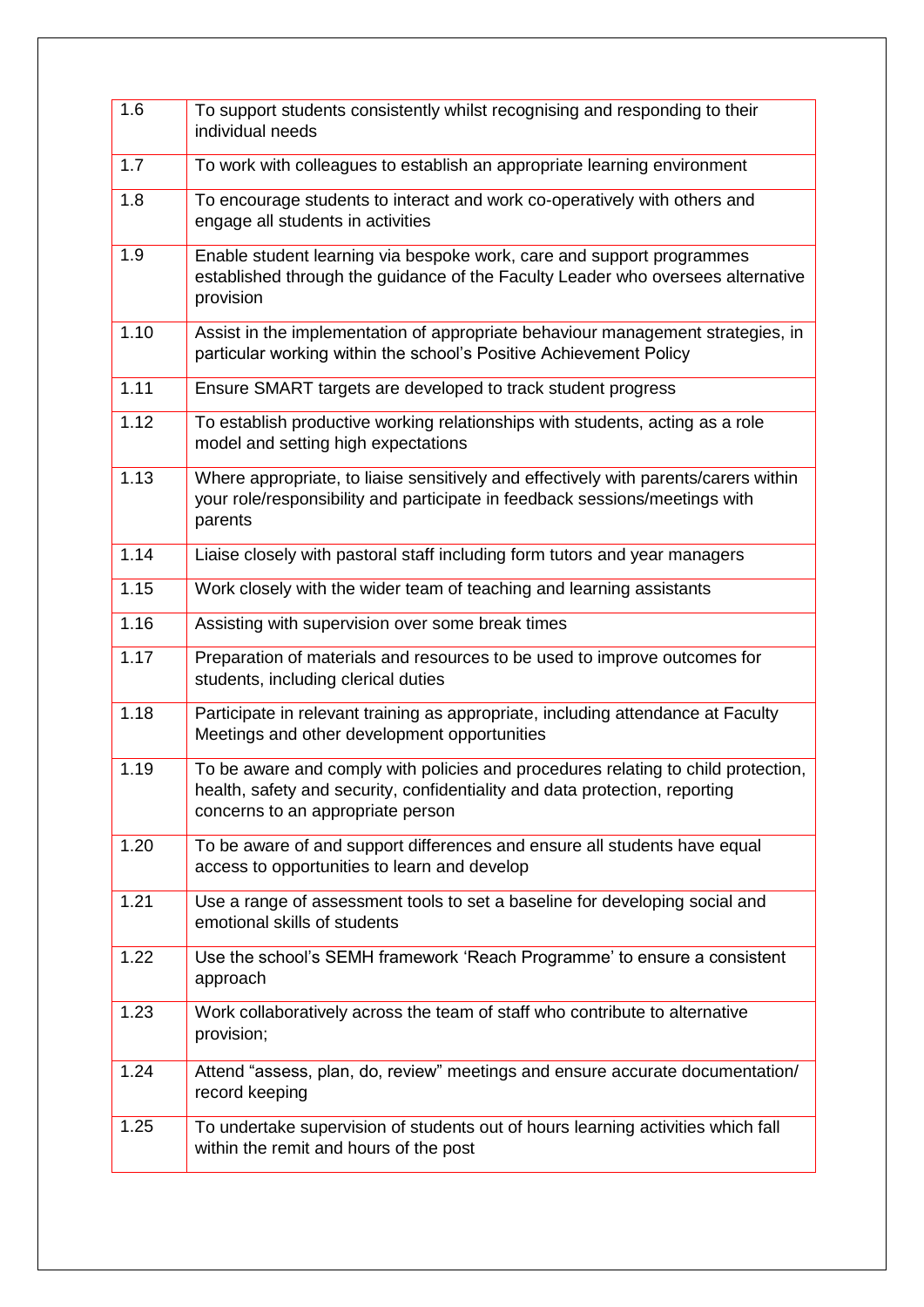| $\overline{2}$ | General                                                                                                                                                                                 |
|----------------|-----------------------------------------------------------------------------------------------------------------------------------------------------------------------------------------|
| 2.1            | Willingness to be involved in extra-curricular activities such as making a<br>contribution to after-school or lunchtime clubs and visits and support off-site<br>provision as necessary |
| 2.2            | To support, implement and adhere to all the School's policies, e.g. Safeguarding,<br>Equal Opportunities, Health & Safety, Citizenship, Literacy, Numeracy and ICT                      |
| 2.3            | To take part in the Appraisal process employed at the school                                                                                                                            |
| 2.4            | To be familiar with the School's Organisational Policy & Procedures document<br>and the Department handbooks                                                                            |
| 2.5            | To attend and participate in whole school training + other learning activities as<br>required                                                                                           |
| 2.6            | To contribute to the overall ethos/work/aims of the school                                                                                                                              |
| 2.7            | Organise and develop effective administration systems, particularly record<br>keeping                                                                                                   |

# **Person Specification : E Essential, D Desirable**

| 3   | <b>Experience</b>                                                                                                                                                  |   |
|-----|--------------------------------------------------------------------------------------------------------------------------------------------------------------------|---|
| 3.1 | Working in a classroom environment                                                                                                                                 | D |
| 3.2 | Experience of working with children and young people with Special<br>Educational Needs particularly those with social, emotional and mental<br>health difficulties | D |
| 3.3 | An understanding of the strategies that can be used to reduce the barriers<br>to learning                                                                          | D |
| 3.4 | Proven track record of successfully working with young people in a<br>classroom environment                                                                        | D |
| 3.5 | Experience in the desired areas of the Curriculum                                                                                                                  | D |
| 4   | <b>Qualifications/Training</b>                                                                                                                                     |   |
| 4.1 | Childcare Qualification at Level 2 (or equivalent)                                                                                                                 | D |
|     |                                                                                                                                                                    |   |
| 4.2 | Appropriate first aid training                                                                                                                                     | D |
| 4.3 | GCSE Grade C or equivalent in English and Maths                                                                                                                    | E |
| 5   | <b>Skills &amp; Knowledge</b>                                                                                                                                      |   |
| 5.1 | Demonstrable IT skills and ability to use them as part of the learning<br>process                                                                                  | E |
| 5.2 | Excellent written and verbal communication skills                                                                                                                  | E |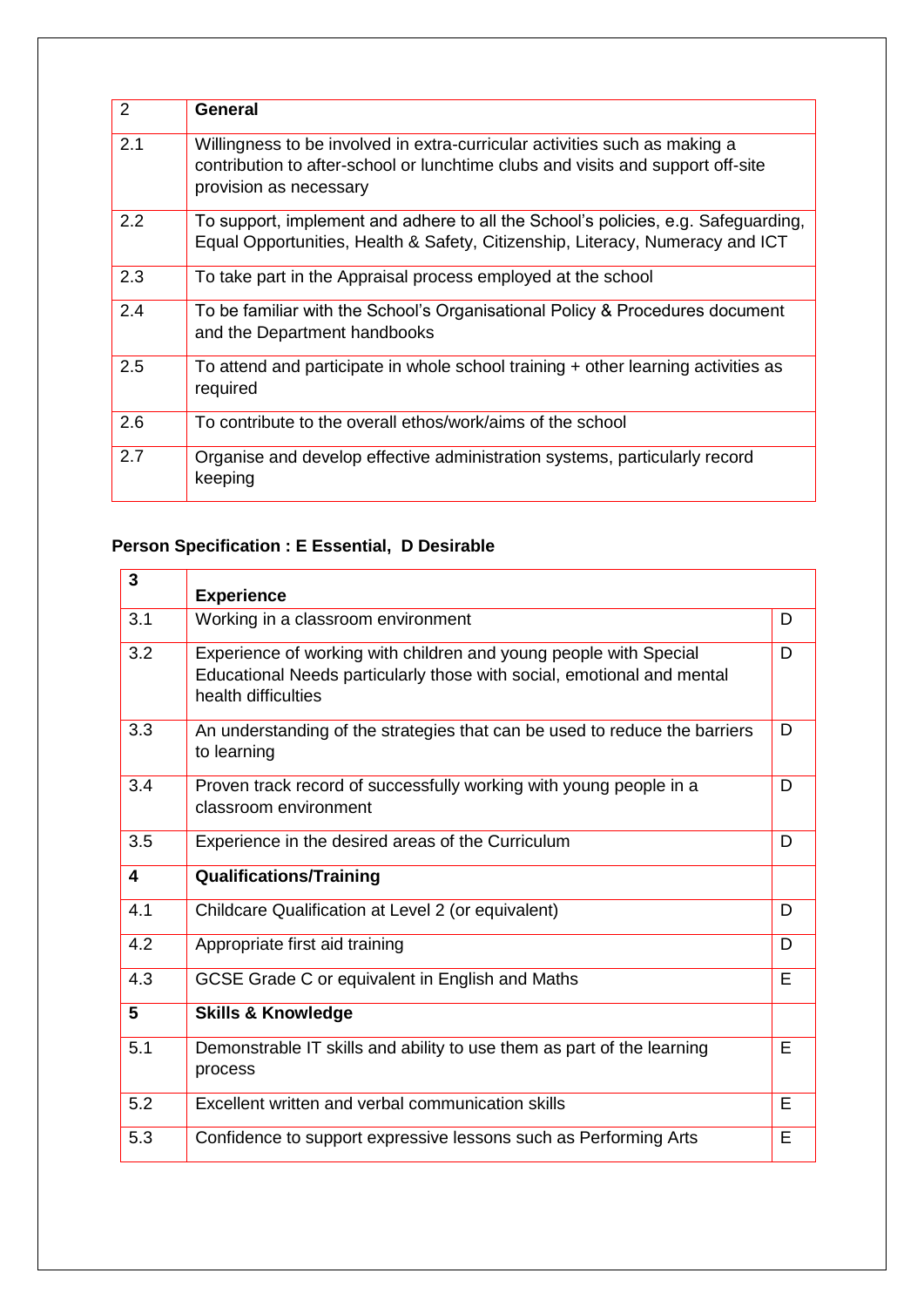| 5.4            | Good understanding of child/young person's development and learning<br>processes                                                            | E |
|----------------|---------------------------------------------------------------------------------------------------------------------------------------------|---|
| 5.5            | Understanding of individual children and young peoples' needs                                                                               | E |
| 5.6            | Working knowledge of relevant policies, codes of practice and legislation                                                                   | D |
| 5.7            | Use of other equipment technology - printer, photocopier                                                                                    | E |
| 5.8            | Working knowledge of national curriculum and other relevant learning<br>programmes/strategies                                               | D |
| 5.9            | Work constructively as part of a team, understanding classroom roles,<br>team roles and responsibilities and your own position within these | E |
| 5.10           | Problem solving                                                                                                                             | E |
| 6              | <b>Aptitudes</b>                                                                                                                            |   |
| 6.1            | Ability to work positively and effectively with young people                                                                                | E |
| 6.2            | Excellent behaviour management skills                                                                                                       | E |
| 6.3            | Confidentiality, discretion and judgement                                                                                                   | E |
| 6.4            | Ability to work under pressure                                                                                                              | E |
| 6.5            | Ability to engender trust and respect from students, colleagues and parents                                                                 | E |
| 6.6            | Prioritise and plan to ensure completion of tasks                                                                                           | E |
| 6.7            | Take initiative and work independently                                                                                                      | E |
| 6.8            | Take responsibility for personal CPL needs                                                                                                  | E |
| 6.9            | Evaluate achievements and deliver improvement                                                                                               | E |
| $\overline{7}$ | <b>Characteristics</b>                                                                                                                      |   |
| 7.1            | Record of good reliability and punctuality                                                                                                  | E |
| 7.2            | Good sense of humour, resilience, and ability to maintain a sense of<br>perspective in all working conditions                               | E |
| 7.3            | Self-motivated, optimistic and committed to achieving success                                                                               | E |
| 7.4            | Willingness to undertake additional training in this are such as ELSA<br>(Emotional Literacy Support Assistant)                             | E |
| 7.5            | Willingness to be flexible and work to meet the best interests of the school                                                                | E |
| 7.6            | Good sense of humour, resilience, and ability to maintain a sense of<br>perspective in all working conditions                               | E |
| 8              | <b>Safeguarding and Promoting the Welfare of Students</b>                                                                                   |   |
| 8.1            | To promote and safeguard the welfare of children and young people at all<br>times                                                           | E |
| 8.2            | Has appropriate motivation to work with students                                                                                            | E |